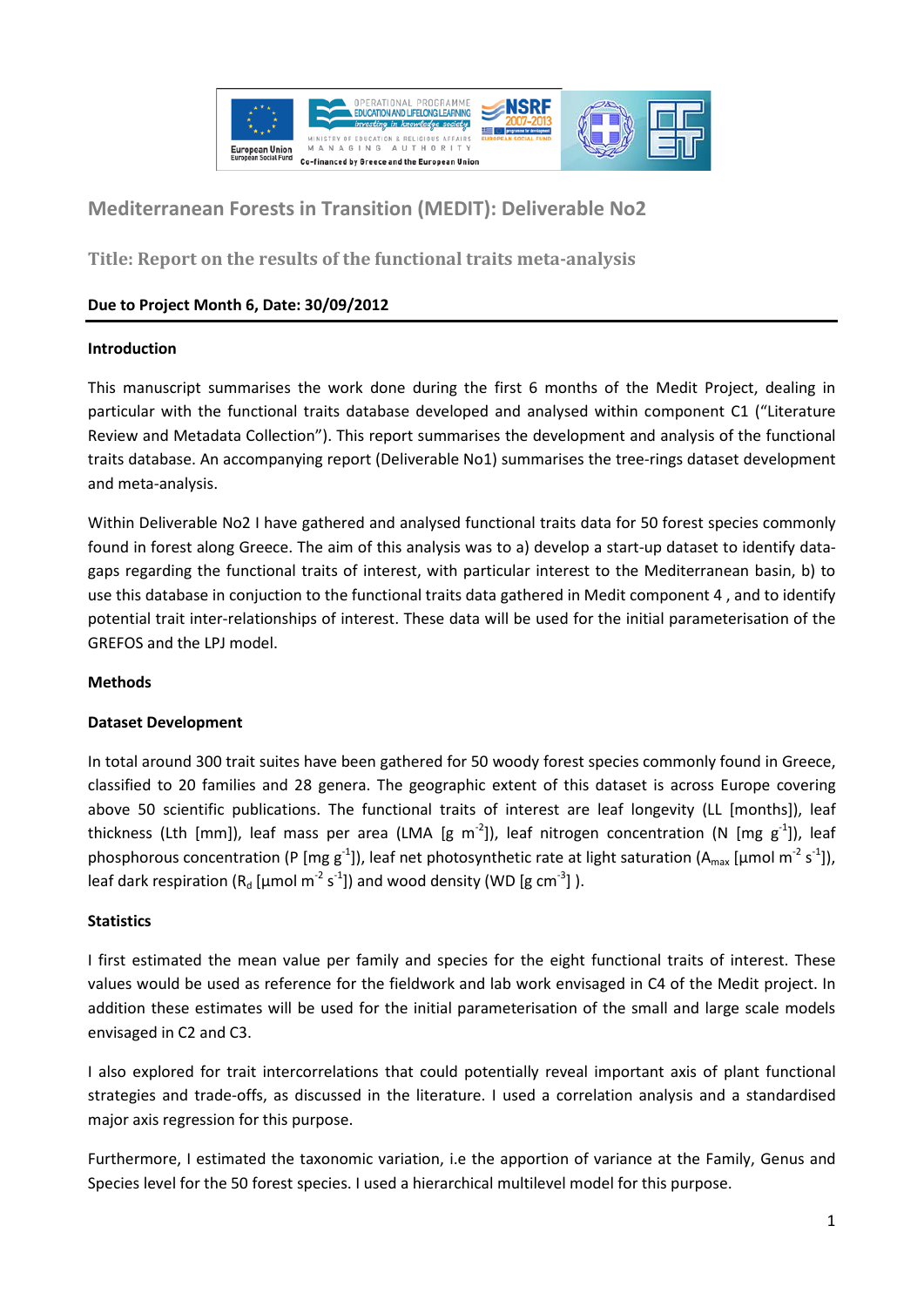Finally I used a principal components analysis followed by a clustering algorithm to identify potential species groupings as revealed by their functional characters to numerically define functional groups.

#### **Results**

Table 1 summarises the mean value of the eight functional traits of interests for the 50 taxa. The mean family level values of the functional traits of interest are summarised in Figure 1.





Table 2 summarises the trait intercorrelations with bold values indicating a statistically significant Pearson correlation coefficient. As expected LMA correlates with most leaf traits underling it central role in the leaf economic spectrum. WD did not showed any significant relationship with the rest of the leaf traits.

| Table 2: Species Pearson correlation coefficient between the functional traits of interest. Bold values indicate a |
|--------------------------------------------------------------------------------------------------------------------|
| statistically significant relationship.                                                                            |

|            | LL   | Lth  | LMA  | N       | P       | Amax    | Rd      | <b>WD</b> |
|------------|------|------|------|---------|---------|---------|---------|-----------|
| LL         | 1.00 | 0.74 | 0.63 | $-0.49$ | 0.04    | $-0.24$ | 1.00    | $-0.37$   |
| Lth        |      | 1.00 | 0.50 | $-0.19$ | $-0.15$ | $-0.06$ |         | $-0.07$   |
| <b>LMA</b> |      |      | 1.00 | $-0.58$ | $-0.30$ | 0.10    | 0.62    | $-0.13$   |
| N          |      |      |      | 1.00    | 0.66    | 0.33    | $-0.68$ | 0.19      |
| P          |      |      |      |         | 1.00    | $-0.06$ | $-0.98$ | $-0.09$   |
| Amax       |      |      |      |         |         | 1.00    | $-0.50$ | 0.25      |
| Rd         |      |      |      |         |         |         | 1.00    | 0.28      |
| <b>WD</b>  |      |      |      |         |         |         |         | 1.00      |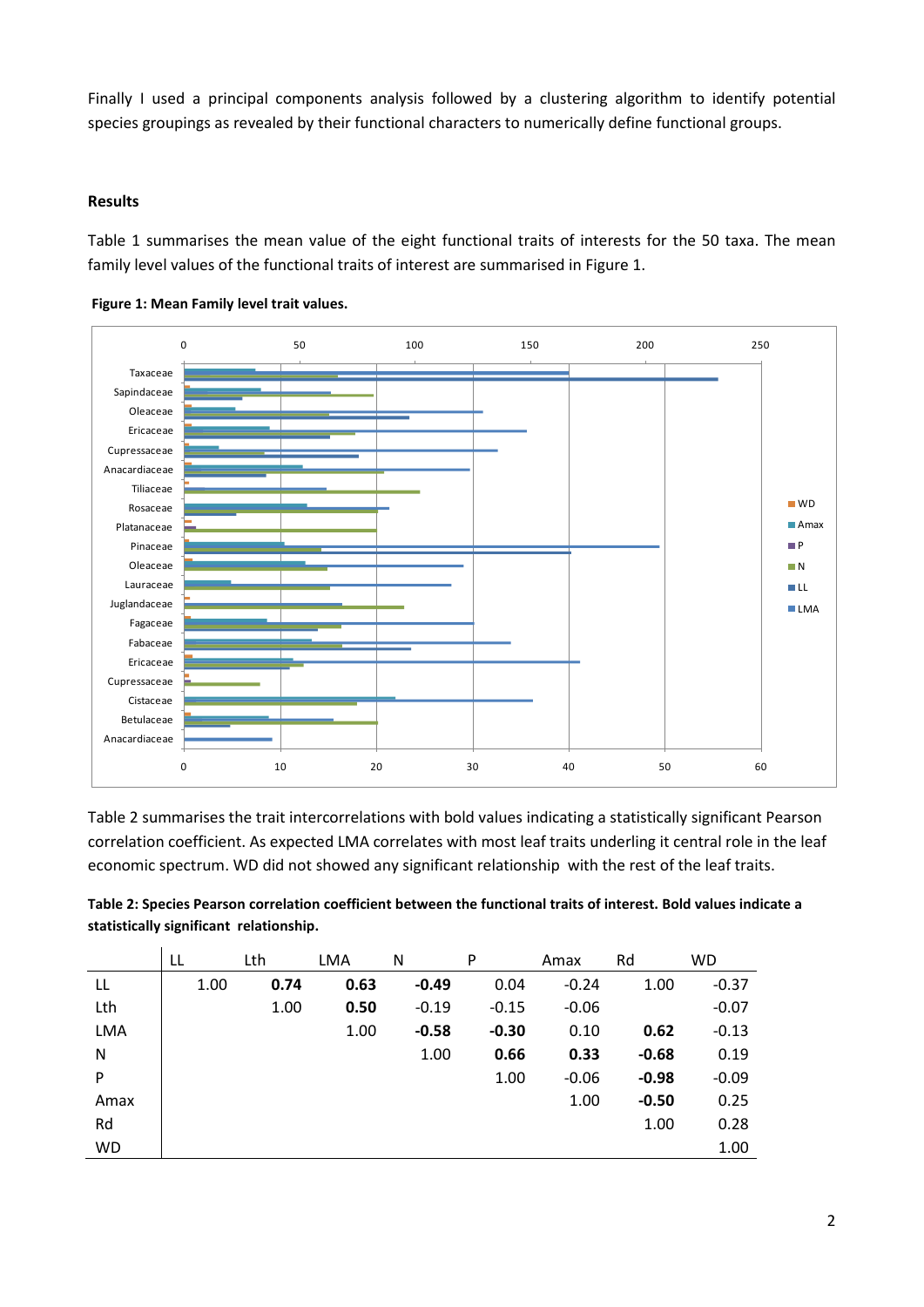| Abies alba<br>130.3<br>19.21<br>2.51<br>13.75<br>0.46<br>0.46<br>Abies borisii-regis<br>0.41<br>Abies cephalonica<br>171.8<br>12.10<br>6.69<br>0.42<br>3.66<br>0.293<br>95.2<br>20.20<br>0.60<br>Acer campestre<br>6.1<br>53.9<br>19.80<br>1.14<br>0.59<br>Acer monspessulanum<br>Acer platanoides<br>6.0<br>51.0<br>19.02<br>2.25<br>7.10<br>0.58<br>70.2<br>0.60<br>Acer pseudoplatanus<br>6.0<br>2.62<br>8.45<br>0.57<br>19.95<br>Arbutus andrachne<br>0.390<br>174.9<br>25.63<br>2.60<br>10.10<br>0.77<br>15.1<br>0.373<br>13.07<br>1.23<br>8.46<br>0.79<br>Arbutus unedo<br>131.8<br>4.8<br>71.7<br>20.15<br>1.86<br>8.80<br>0.54<br>Betula pendula<br>43.9<br>0.79<br>Carpinus orientalis<br>98.6<br>18.19<br>1.25<br>6.45<br>0.53<br>Castanea sativa<br>Ceratonia siliqua<br>23.6<br>167.1<br>14.20<br>0.70<br>13.23<br>Cercis siliquastrum<br>64.4<br>23.10<br>1.80<br>Cistus monspeliensis<br>174.9<br>1.30<br>24.15<br>19.64<br>Cistus salvifolius<br>115.4<br>1.10<br>19.71<br>15.83<br>38.0<br>Cotinus coggygria<br>1.90<br>5.4<br>0.233<br>89.0<br>20.13<br>12.80<br>Crataegus monogyna<br>7.90<br>0.70<br>0.51<br>Cupressus sempervirens<br>Erica arborea<br>12.0<br>127.8<br>12.39<br>11.90<br>0.84<br>Erica multiflora<br>10.0<br>259.0<br>10.80<br>$6.0\,$<br>0.371<br>72.2<br>Fagus sylvatica<br>19.47<br>1.54<br>8.48<br>0.66<br>0.163<br>80.6<br>20.20<br>1.44<br>Fraxinus ornus<br>5.28<br>0.66<br>68.5<br>22.92<br>2.69<br>0.62<br>Juglans regia<br>0.63<br>137.1<br>9.33<br>Juniperus communis<br>18.1<br>122.5<br>8.25<br>0.70<br>3.55<br>0.45<br>Juniperus oxycedrus<br>Juniperus phoenicea<br>158.2<br>0.50<br>7.51<br>0.45<br>Laurus nobilis<br>115.7<br>15.10<br>1.00<br>4.90<br>0.80<br>23.4<br>178.4<br>0.70<br>14.02<br>Olea europaea<br>0.80<br>Ostrya carpinifolia |
|-----------------------------------------------------------------------------------------------------------------------------------------------------------------------------------------------------------------------------------------------------------------------------------------------------------------------------------------------------------------------------------------------------------------------------------------------------------------------------------------------------------------------------------------------------------------------------------------------------------------------------------------------------------------------------------------------------------------------------------------------------------------------------------------------------------------------------------------------------------------------------------------------------------------------------------------------------------------------------------------------------------------------------------------------------------------------------------------------------------------------------------------------------------------------------------------------------------------------------------------------------------------------------------------------------------------------------------------------------------------------------------------------------------------------------------------------------------------------------------------------------------------------------------------------------------------------------------------------------------------------------------------------------------------------------------------------------------------------------------------------------------------------------------------------------|
|                                                                                                                                                                                                                                                                                                                                                                                                                                                                                                                                                                                                                                                                                                                                                                                                                                                                                                                                                                                                                                                                                                                                                                                                                                                                                                                                                                                                                                                                                                                                                                                                                                                                                                                                                                                                     |
|                                                                                                                                                                                                                                                                                                                                                                                                                                                                                                                                                                                                                                                                                                                                                                                                                                                                                                                                                                                                                                                                                                                                                                                                                                                                                                                                                                                                                                                                                                                                                                                                                                                                                                                                                                                                     |
|                                                                                                                                                                                                                                                                                                                                                                                                                                                                                                                                                                                                                                                                                                                                                                                                                                                                                                                                                                                                                                                                                                                                                                                                                                                                                                                                                                                                                                                                                                                                                                                                                                                                                                                                                                                                     |
|                                                                                                                                                                                                                                                                                                                                                                                                                                                                                                                                                                                                                                                                                                                                                                                                                                                                                                                                                                                                                                                                                                                                                                                                                                                                                                                                                                                                                                                                                                                                                                                                                                                                                                                                                                                                     |
|                                                                                                                                                                                                                                                                                                                                                                                                                                                                                                                                                                                                                                                                                                                                                                                                                                                                                                                                                                                                                                                                                                                                                                                                                                                                                                                                                                                                                                                                                                                                                                                                                                                                                                                                                                                                     |
|                                                                                                                                                                                                                                                                                                                                                                                                                                                                                                                                                                                                                                                                                                                                                                                                                                                                                                                                                                                                                                                                                                                                                                                                                                                                                                                                                                                                                                                                                                                                                                                                                                                                                                                                                                                                     |
|                                                                                                                                                                                                                                                                                                                                                                                                                                                                                                                                                                                                                                                                                                                                                                                                                                                                                                                                                                                                                                                                                                                                                                                                                                                                                                                                                                                                                                                                                                                                                                                                                                                                                                                                                                                                     |
|                                                                                                                                                                                                                                                                                                                                                                                                                                                                                                                                                                                                                                                                                                                                                                                                                                                                                                                                                                                                                                                                                                                                                                                                                                                                                                                                                                                                                                                                                                                                                                                                                                                                                                                                                                                                     |
|                                                                                                                                                                                                                                                                                                                                                                                                                                                                                                                                                                                                                                                                                                                                                                                                                                                                                                                                                                                                                                                                                                                                                                                                                                                                                                                                                                                                                                                                                                                                                                                                                                                                                                                                                                                                     |
|                                                                                                                                                                                                                                                                                                                                                                                                                                                                                                                                                                                                                                                                                                                                                                                                                                                                                                                                                                                                                                                                                                                                                                                                                                                                                                                                                                                                                                                                                                                                                                                                                                                                                                                                                                                                     |
|                                                                                                                                                                                                                                                                                                                                                                                                                                                                                                                                                                                                                                                                                                                                                                                                                                                                                                                                                                                                                                                                                                                                                                                                                                                                                                                                                                                                                                                                                                                                                                                                                                                                                                                                                                                                     |
|                                                                                                                                                                                                                                                                                                                                                                                                                                                                                                                                                                                                                                                                                                                                                                                                                                                                                                                                                                                                                                                                                                                                                                                                                                                                                                                                                                                                                                                                                                                                                                                                                                                                                                                                                                                                     |
|                                                                                                                                                                                                                                                                                                                                                                                                                                                                                                                                                                                                                                                                                                                                                                                                                                                                                                                                                                                                                                                                                                                                                                                                                                                                                                                                                                                                                                                                                                                                                                                                                                                                                                                                                                                                     |
|                                                                                                                                                                                                                                                                                                                                                                                                                                                                                                                                                                                                                                                                                                                                                                                                                                                                                                                                                                                                                                                                                                                                                                                                                                                                                                                                                                                                                                                                                                                                                                                                                                                                                                                                                                                                     |
|                                                                                                                                                                                                                                                                                                                                                                                                                                                                                                                                                                                                                                                                                                                                                                                                                                                                                                                                                                                                                                                                                                                                                                                                                                                                                                                                                                                                                                                                                                                                                                                                                                                                                                                                                                                                     |
|                                                                                                                                                                                                                                                                                                                                                                                                                                                                                                                                                                                                                                                                                                                                                                                                                                                                                                                                                                                                                                                                                                                                                                                                                                                                                                                                                                                                                                                                                                                                                                                                                                                                                                                                                                                                     |
|                                                                                                                                                                                                                                                                                                                                                                                                                                                                                                                                                                                                                                                                                                                                                                                                                                                                                                                                                                                                                                                                                                                                                                                                                                                                                                                                                                                                                                                                                                                                                                                                                                                                                                                                                                                                     |
|                                                                                                                                                                                                                                                                                                                                                                                                                                                                                                                                                                                                                                                                                                                                                                                                                                                                                                                                                                                                                                                                                                                                                                                                                                                                                                                                                                                                                                                                                                                                                                                                                                                                                                                                                                                                     |
|                                                                                                                                                                                                                                                                                                                                                                                                                                                                                                                                                                                                                                                                                                                                                                                                                                                                                                                                                                                                                                                                                                                                                                                                                                                                                                                                                                                                                                                                                                                                                                                                                                                                                                                                                                                                     |
|                                                                                                                                                                                                                                                                                                                                                                                                                                                                                                                                                                                                                                                                                                                                                                                                                                                                                                                                                                                                                                                                                                                                                                                                                                                                                                                                                                                                                                                                                                                                                                                                                                                                                                                                                                                                     |
|                                                                                                                                                                                                                                                                                                                                                                                                                                                                                                                                                                                                                                                                                                                                                                                                                                                                                                                                                                                                                                                                                                                                                                                                                                                                                                                                                                                                                                                                                                                                                                                                                                                                                                                                                                                                     |
|                                                                                                                                                                                                                                                                                                                                                                                                                                                                                                                                                                                                                                                                                                                                                                                                                                                                                                                                                                                                                                                                                                                                                                                                                                                                                                                                                                                                                                                                                                                                                                                                                                                                                                                                                                                                     |
|                                                                                                                                                                                                                                                                                                                                                                                                                                                                                                                                                                                                                                                                                                                                                                                                                                                                                                                                                                                                                                                                                                                                                                                                                                                                                                                                                                                                                                                                                                                                                                                                                                                                                                                                                                                                     |
|                                                                                                                                                                                                                                                                                                                                                                                                                                                                                                                                                                                                                                                                                                                                                                                                                                                                                                                                                                                                                                                                                                                                                                                                                                                                                                                                                                                                                                                                                                                                                                                                                                                                                                                                                                                                     |
|                                                                                                                                                                                                                                                                                                                                                                                                                                                                                                                                                                                                                                                                                                                                                                                                                                                                                                                                                                                                                                                                                                                                                                                                                                                                                                                                                                                                                                                                                                                                                                                                                                                                                                                                                                                                     |
|                                                                                                                                                                                                                                                                                                                                                                                                                                                                                                                                                                                                                                                                                                                                                                                                                                                                                                                                                                                                                                                                                                                                                                                                                                                                                                                                                                                                                                                                                                                                                                                                                                                                                                                                                                                                     |
|                                                                                                                                                                                                                                                                                                                                                                                                                                                                                                                                                                                                                                                                                                                                                                                                                                                                                                                                                                                                                                                                                                                                                                                                                                                                                                                                                                                                                                                                                                                                                                                                                                                                                                                                                                                                     |
|                                                                                                                                                                                                                                                                                                                                                                                                                                                                                                                                                                                                                                                                                                                                                                                                                                                                                                                                                                                                                                                                                                                                                                                                                                                                                                                                                                                                                                                                                                                                                                                                                                                                                                                                                                                                     |
|                                                                                                                                                                                                                                                                                                                                                                                                                                                                                                                                                                                                                                                                                                                                                                                                                                                                                                                                                                                                                                                                                                                                                                                                                                                                                                                                                                                                                                                                                                                                                                                                                                                                                                                                                                                                     |
|                                                                                                                                                                                                                                                                                                                                                                                                                                                                                                                                                                                                                                                                                                                                                                                                                                                                                                                                                                                                                                                                                                                                                                                                                                                                                                                                                                                                                                                                                                                                                                                                                                                                                                                                                                                                     |
| Phillyrea latifolia<br>121.2<br>14.91<br>0.60<br>0.84<br>12.58                                                                                                                                                                                                                                                                                                                                                                                                                                                                                                                                                                                                                                                                                                                                                                                                                                                                                                                                                                                                                                                                                                                                                                                                                                                                                                                                                                                                                                                                                                                                                                                                                                                                                                                                      |
| 1.73<br>Picea abies<br>103.2<br>235.2<br>11.90<br>6.89<br>0.49                                                                                                                                                                                                                                                                                                                                                                                                                                                                                                                                                                                                                                                                                                                                                                                                                                                                                                                                                                                                                                                                                                                                                                                                                                                                                                                                                                                                                                                                                                                                                                                                                                                                                                                                      |
| Pinus brutia<br>123.5<br>13.40<br>0.56                                                                                                                                                                                                                                                                                                                                                                                                                                                                                                                                                                                                                                                                                                                                                                                                                                                                                                                                                                                                                                                                                                                                                                                                                                                                                                                                                                                                                                                                                                                                                                                                                                                                                                                                                              |
| Pinus halepensis<br>0.454<br>181.4<br>12.60<br>1.39<br>6.38<br>0.55<br>36.9                                                                                                                                                                                                                                                                                                                                                                                                                                                                                                                                                                                                                                                                                                                                                                                                                                                                                                                                                                                                                                                                                                                                                                                                                                                                                                                                                                                                                                                                                                                                                                                                                                                                                                                         |
| 26.5<br>209.6<br>17.30<br>16.41<br>0.58<br>Pinus nigra<br>1.23                                                                                                                                                                                                                                                                                                                                                                                                                                                                                                                                                                                                                                                                                                                                                                                                                                                                                                                                                                                                                                                                                                                                                                                                                                                                                                                                                                                                                                                                                                                                                                                                                                                                                                                                      |
| Pinus pinaster<br>34.4<br>255.3<br>10.40<br>0.69<br>10.91<br>0.48                                                                                                                                                                                                                                                                                                                                                                                                                                                                                                                                                                                                                                                                                                                                                                                                                                                                                                                                                                                                                                                                                                                                                                                                                                                                                                                                                                                                                                                                                                                                                                                                                                                                                                                                   |
| Pinus pinea<br>36.3<br>185.7<br>10.40<br>0.85<br>0.60<br>7.82                                                                                                                                                                                                                                                                                                                                                                                                                                                                                                                                                                                                                                                                                                                                                                                                                                                                                                                                                                                                                                                                                                                                                                                                                                                                                                                                                                                                                                                                                                                                                                                                                                                                                                                                       |
| Pinus sylvestris<br>41.1<br>260.8<br>13.67<br>1.68<br>9.75<br>1.82<br>0.50                                                                                                                                                                                                                                                                                                                                                                                                                                                                                                                                                                                                                                                                                                                                                                                                                                                                                                                                                                                                                                                                                                                                                                                                                                                                                                                                                                                                                                                                                                                                                                                                                                                                                                                          |
| Pistacia lentiscus<br>11.3<br>162.5<br>1.77<br>0.83<br>17.73<br>8.43                                                                                                                                                                                                                                                                                                                                                                                                                                                                                                                                                                                                                                                                                                                                                                                                                                                                                                                                                                                                                                                                                                                                                                                                                                                                                                                                                                                                                                                                                                                                                                                                                                                                                                                                |
| Pistacia terebinthus<br>5.7<br>92.6<br>23.93<br>16.26<br>0.79                                                                                                                                                                                                                                                                                                                                                                                                                                                                                                                                                                                                                                                                                                                                                                                                                                                                                                                                                                                                                                                                                                                                                                                                                                                                                                                                                                                                                                                                                                                                                                                                                                                                                                                                       |
| 20.10<br>1.20<br>0.79<br>Platanus orientalis                                                                                                                                                                                                                                                                                                                                                                                                                                                                                                                                                                                                                                                                                                                                                                                                                                                                                                                                                                                                                                                                                                                                                                                                                                                                                                                                                                                                                                                                                                                                                                                                                                                                                                                                                        |
| 88.1<br>20.19<br>1.34<br>0.72<br>Quercus cerris                                                                                                                                                                                                                                                                                                                                                                                                                                                                                                                                                                                                                                                                                                                                                                                                                                                                                                                                                                                                                                                                                                                                                                                                                                                                                                                                                                                                                                                                                                                                                                                                                                                                                                                                                     |
| Quercus coccifera<br>0.380<br>166.3<br>10.65<br>0.85<br>7.11<br>0.94<br>15.4                                                                                                                                                                                                                                                                                                                                                                                                                                                                                                                                                                                                                                                                                                                                                                                                                                                                                                                                                                                                                                                                                                                                                                                                                                                                                                                                                                                                                                                                                                                                                                                                                                                                                                                        |
| Quercus frainetto<br>82.3<br>0.68                                                                                                                                                                                                                                                                                                                                                                                                                                                                                                                                                                                                                                                                                                                                                                                                                                                                                                                                                                                                                                                                                                                                                                                                                                                                                                                                                                                                                                                                                                                                                                                                                                                                                                                                                                   |
| Quercus ilex<br>22.8<br>0.340<br>0.88<br>167.4<br>15.21<br>1.75<br>11.92                                                                                                                                                                                                                                                                                                                                                                                                                                                                                                                                                                                                                                                                                                                                                                                                                                                                                                                                                                                                                                                                                                                                                                                                                                                                                                                                                                                                                                                                                                                                                                                                                                                                                                                            |
| Quercus petraea<br>14.80<br>1.50<br>0.60                                                                                                                                                                                                                                                                                                                                                                                                                                                                                                                                                                                                                                                                                                                                                                                                                                                                                                                                                                                                                                                                                                                                                                                                                                                                                                                                                                                                                                                                                                                                                                                                                                                                                                                                                            |
| 6.8<br>Quercus pubescens<br>0.228<br>88.8<br>1.22<br>0.71<br>17.84                                                                                                                                                                                                                                                                                                                                                                                                                                                                                                                                                                                                                                                                                                                                                                                                                                                                                                                                                                                                                                                                                                                                                                                                                                                                                                                                                                                                                                                                                                                                                                                                                                                                                                                                  |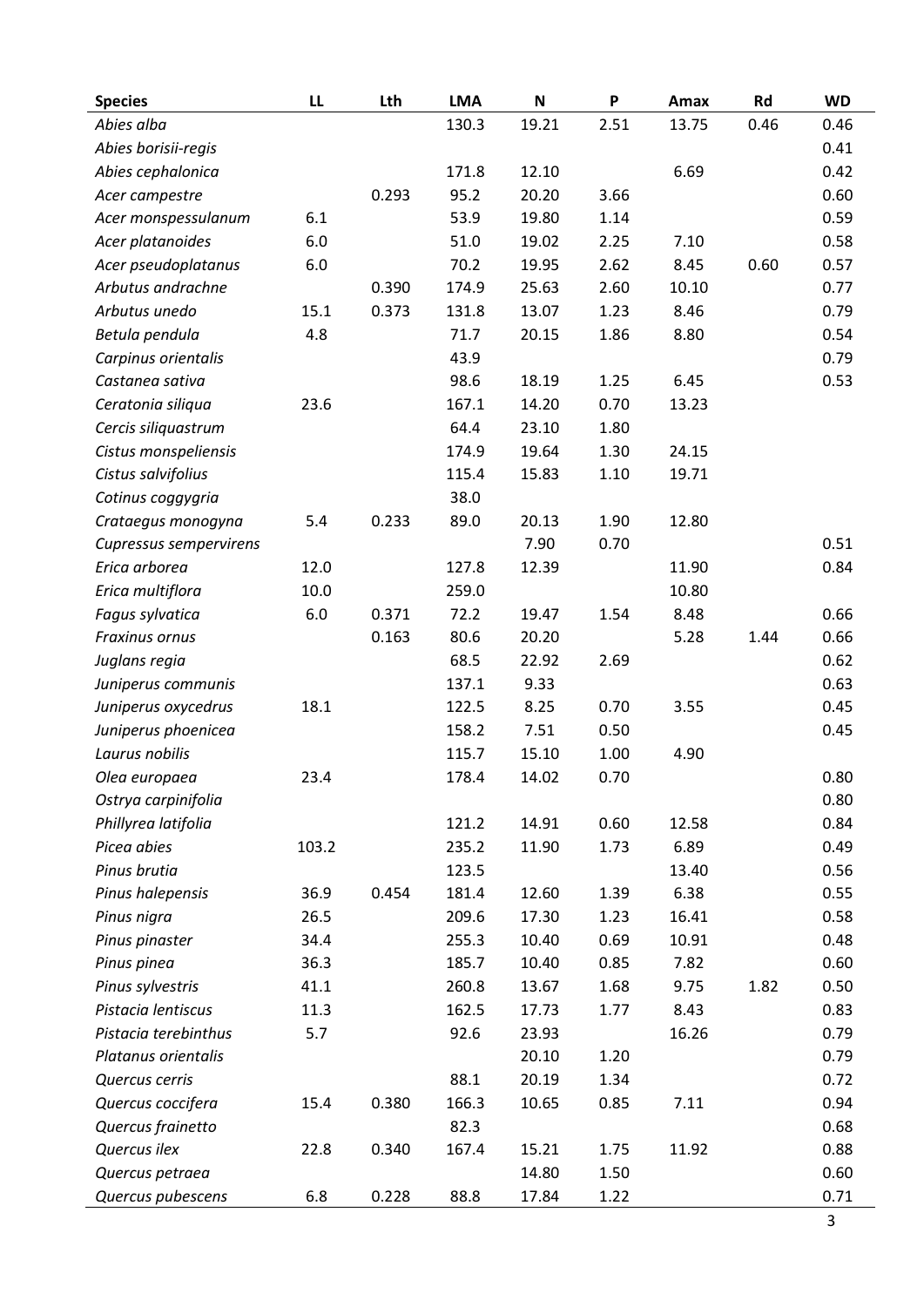| Quercus trojana |      |       | 85.4  |       |      |      |      |
|-----------------|------|-------|-------|-------|------|------|------|
| Taxus baccata   | 55.6 |       | 166.7 | 16.00 | 2.66 | 7.40 |      |
| Tilia cordata   |      | 0.417 | 61.4  | 24.55 | 2.09 |      | 0.50 |

**Table 1: Species specific mean trait values for the eight functional traits of interest.**

Figure 2 summarises some of the most interesting relationships between the functional traits of interest that could be eventually used in the parameterisation of both the small and large scale vegetation dynamics model. In all cases a standardised major axis regression line was fit. We note that the values used here are the species level means.

**Figure 2: Standardised major axis regression between key functional traits.** 

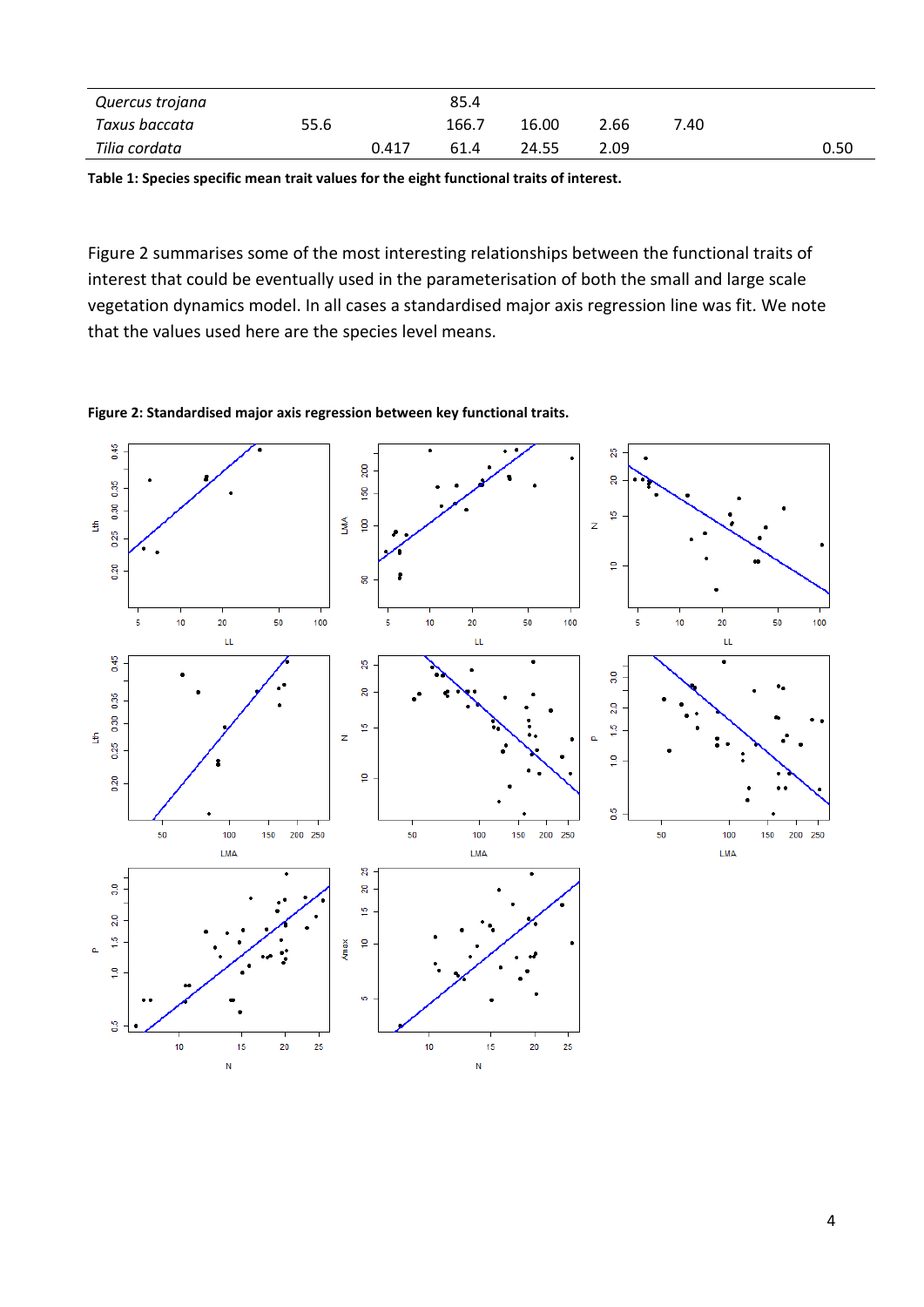Figure 3 summarises the variance partitioning at the family, genus and species level for seven of the functional traits of interest. We excluded here Rd as there were not enough values recorded in the dataset. For leaf longevity and leaf thickness most of the variation is apportioned at the family level. For LMA, Amax, P and N we note a large portion of the variance being is unexplained suggesting that there could be a strong environmental effect on those traits. WD is a more conservative character with family and genus explaining most of the variation.



**Figure 3: Variance partitioning for seven of the functional traits of interest, using a hierarchical multilevel mode.**

The principal component analysis on the correlation matrix of identified 3 important axes of functional variation in our dataset. A summary of the PCA analysis is presented in table 3. PCA1 represents the leaf economic spectrum with higher N and P concentrations found in smaller LMA leaves.

| eigen values          | 2.09    | 1.26             | 1.05    |
|-----------------------|---------|------------------|---------|
| variance<br>explained | 0.42    | 0.25             | 0.21    |
|                       | PCA1    | PCA <sub>2</sub> | PCA3    |
| LMA                   | 0.59    | $-0.59$          | $-0.36$ |
| N                     | $-0.96$ | $-0.10$          | $-0.01$ |
| P                     | $-0.86$ | 0.03             | $-0.29$ |
| Amax                  | $-0.27$ | $-0.88$          | $-0.12$ |
| WD                    | $-0.09$ | $-0.35$          | 0.90    |
|                       |         |                  |         |